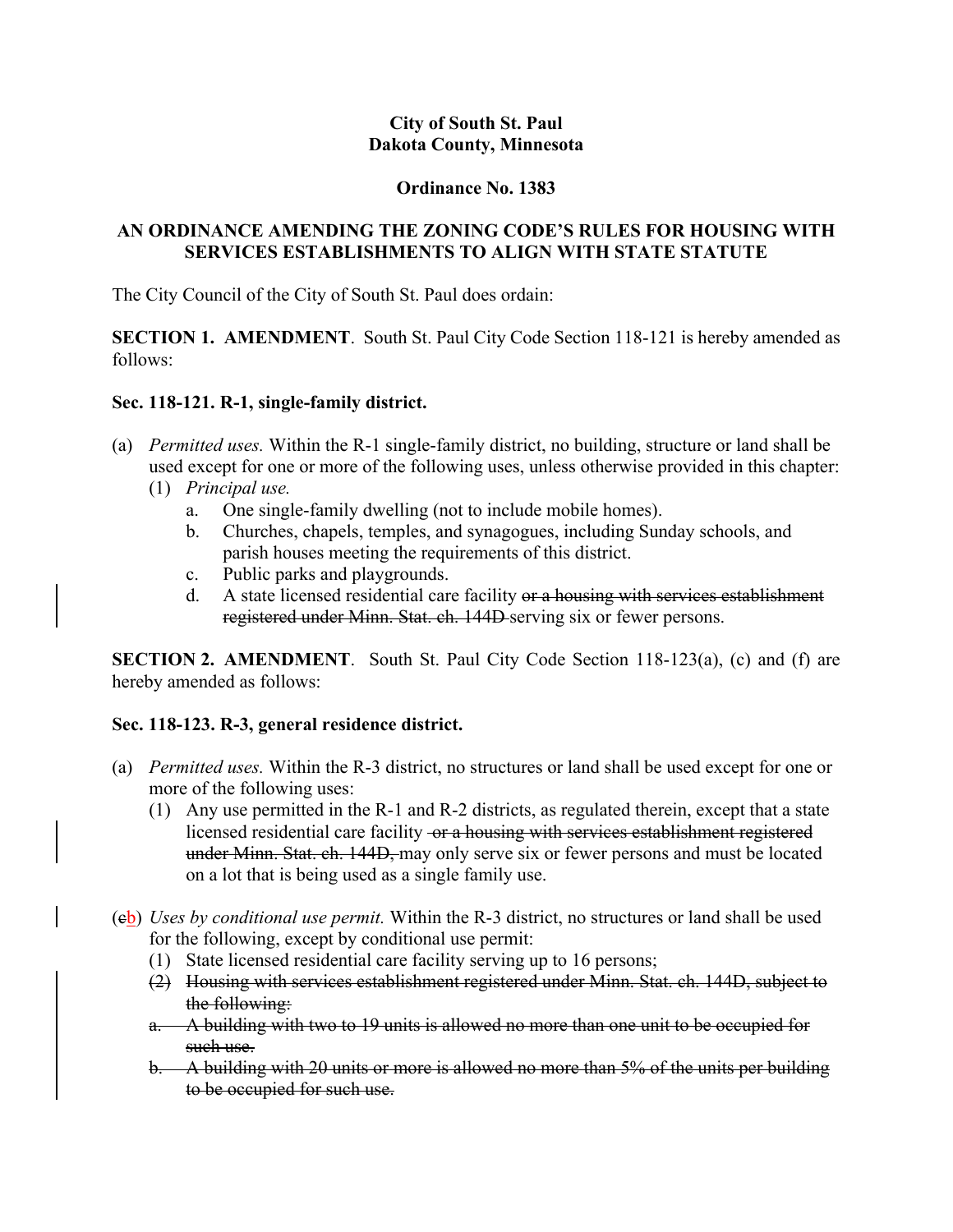- If a building exceeds the one unit maximum or five percent maximum unit capacity as of June 30, 2017, the building shall be considered a nonconforming use and shall be allowed to continue but may not increase the number of units for the use. If there is a reduction in the number of units for the use for a period of one year, then the number of units for the use must be reduced accordingly until the use complies with this section;
- (32) Adult day care facility serving between 13 and 16 persons.
- (43) Any conditional use permitted in the R-1 and R-2 districts.
- (f) *Prohibited uses.* The following uses are prohibited because they are not compatible with the purposes of the R-3 district:
	- (1) PWS towers and antennas, except as permitted under this section;
	- (2) State-licensed residential care facilities, except as provided in sections  $118.123(a)(1)$ and  $118.123(eb)(1)$ ;
	- (3) Housing with services establishments registered under Minn. Stat. ch. 144D, except as provided in section 118.123(a)(1) or 118.123(c)(2).

**SECTION 3. AMENDMENT**. South St. Paul City Code Section 118-124 (a), (b) and (f) are hereby amended as follows:

# **Sec. 118-124. R-4, multifamily residential district.**

 $\overline{\phantom{0}}$ 

- (a) *Permitted uses.* Within the R-4 district, no land or structure shall be used except for one or more of the following uses:
	- (1) Multifamily residential buildings containing four or more dwelling units but not exceeding 20 dwelling units nor three stories or 38 feet in height. No building permit shall be issued for any multifamily residential building unless the city has first approved drawings showing the same information as that required by section 118- 123(a)(3) and following the same procedures.
	- (2) Any use permitted in the R-1, R-2, and R-3 districts, as regulated therein, except that a state licensed residential care facility or a housing with services establishment registered under Minn. Stat. ch. 144D may only serve six or fewer persons and must be located on a lot that is being used as a single family use.
	- (3) PWS antennas located entirely inside a building or structure.
- (b) *Uses by conditional use permit.* Within the R-4 district, no land or buildings shall be used for the following, except by conditional use permit:
	- (1) All conditional uses permitted in the R-1, R-2, and R-3 districts;
	- (2) Multifamily residential developments that exceed 20 dwelling units;
	- (3) All multifamily residential buildings that exceed three stories or 38 feet in height;
	- (4) State licensed residential care facility serving up to 16 persons;
	- (5) Housing with services establishment registered under Minn. Stat. ch. 144D, as provided in section 118.123(c)(2); or
	- (65) PWS antennas mounted on a building or structure 30 feet high or higher.
	- $(76)$  Adult day care facility.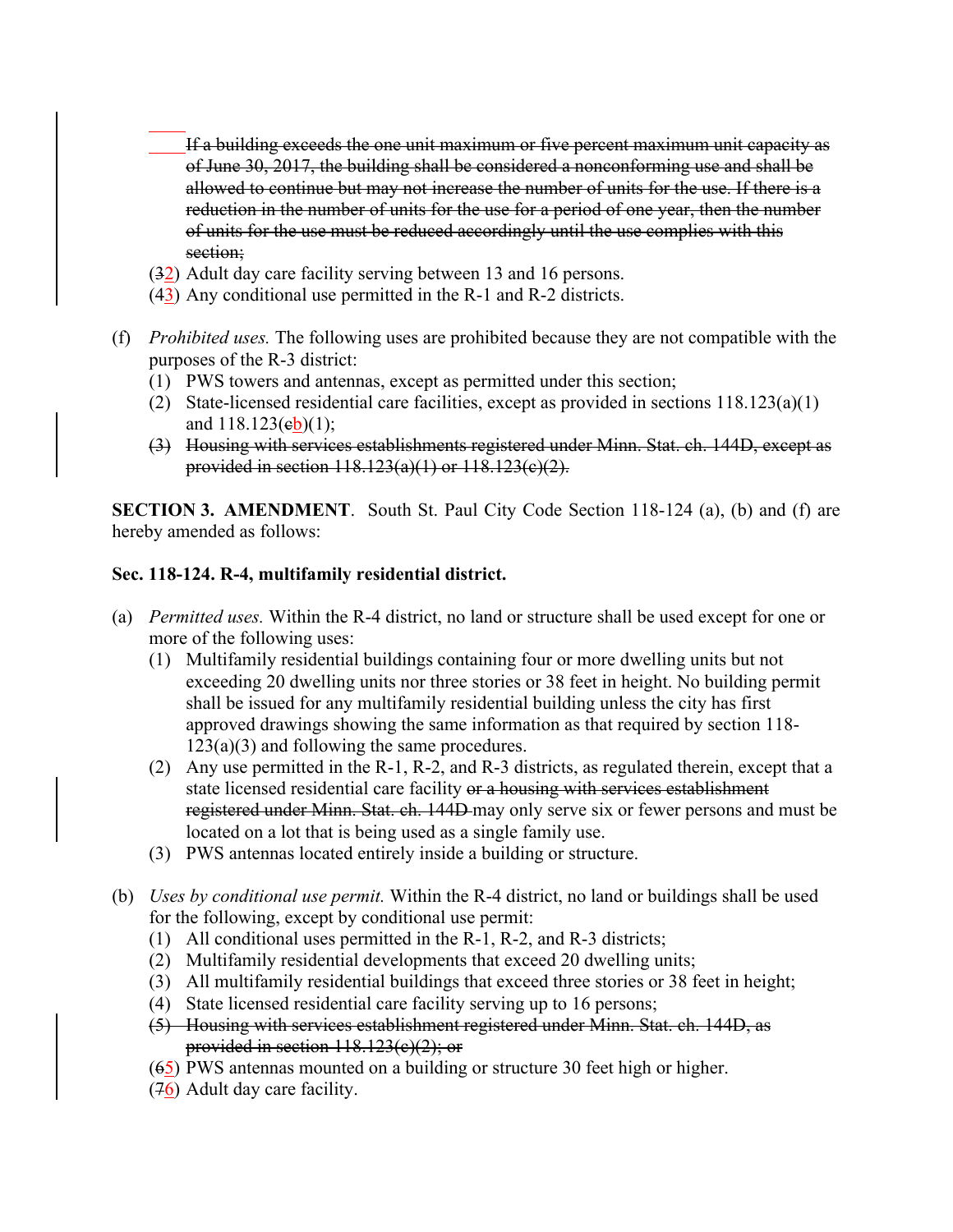- (f) *Prohibited uses.* The following uses are prohibited because they are not compatible with the purposes of the R-4 multifamily residential district:
	- (1) PWS towers and antennas, except as permitted under subsections  $(a)(3)$  and  $(b)(4)$  of this section;
	- (2) State-licensed residential care facilities, except as provided in sections 118.124(a)(2) and 118.124(b)(4);
	- (3) Housing with services establishments registered under Minn. Stat. ch. 144D, except as provided in sections 118.124(a)(2) and 118.124(b)(5).

**SECTION 4. AMENDMENT**. South St. Paul City Code Section 118-125(k) is hereby amended as follows:

## **Sec. 118-125. CGMU, Concord Gateway mixed-use district.**

- (k) *Prohibited uses.* The following uses of land or buildings in the CGMU are prohibited:
	- (1) State-licensed residential care facilities;
	- (2) Housing with services establishments registered under Minn. Stat. ch. 144D;
	- (32) Within the CGMU-1 or CGMU-2 subdistricts, no structure or land may be used for small wireless facilities located outside of the right-of-way.

**SECTION 5. AMENDMENT**. South St. Paul City Code Section 118-126(g) is hereby amended as follows:

### **Sec. 118-126. C-1, retail business district.**

- (g) *Prohibited uses*. The following uses are prohibited because they are not compatible with the purposes of the C-1 district:
	- (1) PWS towers and antennas, except as permitted under subsections (a)(54) and (b)(11) of this section;
	- (2) State-licensed residential care facilities;
	- (3) Housing with services establishments registered under Minn. Stat. ch. 144D;
	- $(43)$  Within the C-1 district, no structure or land may be used for small wireless facilities located outside of the right-of-way.

**SECTION 6. AMENDMENT.** South St. Paul City Code Section 118-127(j) is hereby amended as follows:

# **Sec. 118-127. NCMU, North Concord mixed-use district.**

- (j) *Prohibited uses.* The following uses of land or buildings in the NCMU are prohibited:
	- (1) State-licensed residential care facilities;
	- (2) Housing with services establishments registered under Minn. Stat. ch. 144D;
	- $(32)$  Within the NCMU district, no structure or land may be used for small wireless facilities located outside of the right-of-way.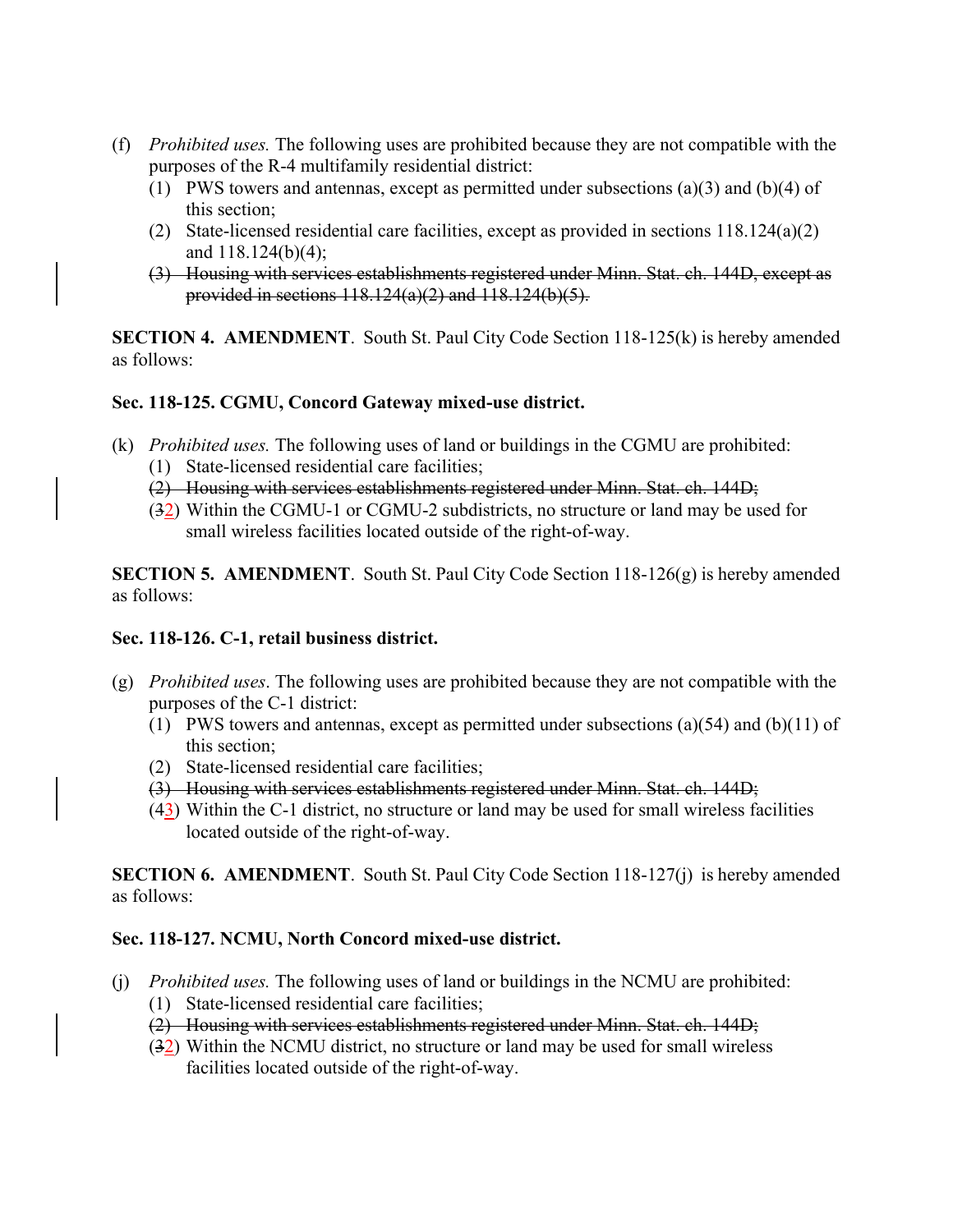**SECTION 7. AMENDMENT**. South St. Paul City Code Section 118-128(g) is hereby amended as follows:

## **Sec. 118-128. GB, general business district.**

- (g) *Prohibited uses.* Some land uses because of their inherent characteristics are neither suitable or compatible with the purpose statement for the GB district and, therefore, should not be permitted. The following uses are prohibited:
	- (1) Metal shredder location or operation;
	- (2) State-licensed residential care facilities;
	- (3) Housing with services establishments registered under Minn. Stat. ch. 144D;
	- (43) Within the GB district, no structure or land may be used for small wireless facilities located outside of the right-of-way.

**SECTION 8. AMENDMENT**. South St. Paul City Code Section 118-129(d) is hereby amended as follows:

### **Sec. 118-129. I, industrial district.**

- (d) *Prohibited uses*. Some land uses are not compatible with the purpose statement for the I district and therefore shall not be permitted. The following uses are prohibited:
	- (1) Acid manufacturing.
	- (2) Asphalt plants.
	- (3) Creosote treatment or manufacture.
	- (4) Exterior storage as a principal use, except as permitted by subsections  $(c)(5)$  and  $(c)(8)$ of this section.
	- (5) Junkyards.
	- (6) Landfills (not including the filling and grading of land with totally buildable materials to prepare the land for development).
	- (7) Manufacturing of hazardous chemicals as a principal use.
	- (8) Reserved.
	- (9) Metal shredder location or operation.
	- (10) Mining of any type.
	- (11) Open sales lots.
	- (12) Petroleum refineries.
	- (13) Permanent or temporary storage of hazardous waste as a principal use.
	- (14) Small wireless facilities located outside of the right-of-way.
	- (15) Sludge disposal.
	- (16) State-licensed residential care facilities.
	- (17) Housing with services establishments registered under Minn. Stat. ch. 144D.

**SECTION 9. AMENDMENT**. South St. Paul City Code Section 118-134(e) is hereby amended as follows:

### **Sec. 118-134. I-1, light industrial district.**